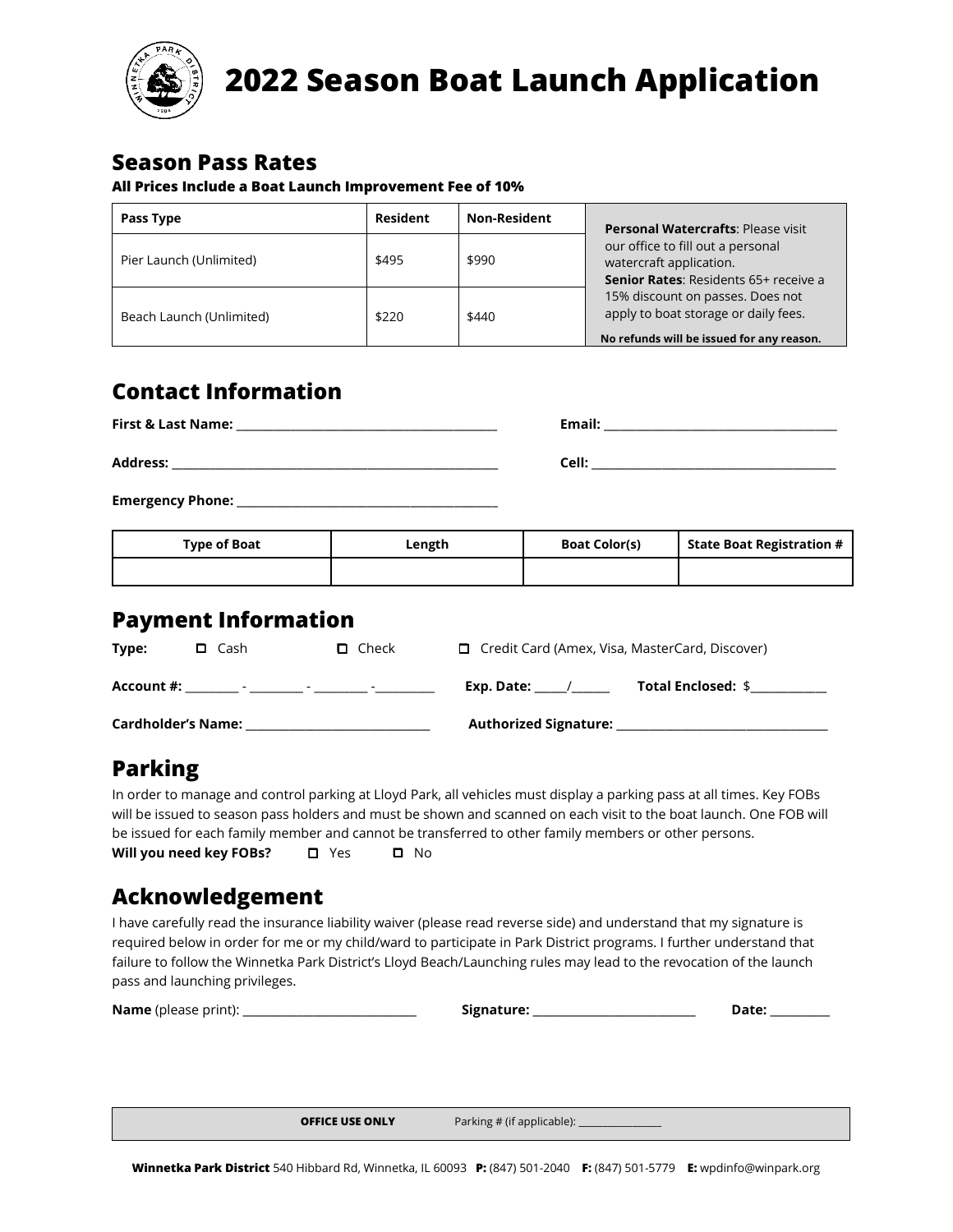

**Waiver & Release**

## **Important Information**

The Winnetka Park District is committed to conducting its recreation programs and activities in a safe manner and holds the safety of participants in high regard. The Park District continually strives to reduce such risks and insists that all participants follow safety rules and instructions that are designed to protect the participant's safety. However, participants and parents/guardians of minors registering for this activity must recognize that there is an inherent risk of injury when choosing to participate in motor boat activities.

You are solely responsible for determining if you or your minor child/ward are physically fit and/or adequately skilled for the activities contemplated by this agreement. It is always advisable, especially if the participant is pregnant, disabled in any way or recently suffered an illness, injury or impairment, to consult a physician before undertaking any physical activity.

When boating, make sure that every person on board wears life jackets or personal floatation devices. Check weather conditions before leaving, carry a radio to receive regular weather reports and keep an eye out for storms. Never allow anyone to ride in the bow – keep all passengers in their seats. Do not overpower your boat by exceeding its horsepower rating – overpowered boats are very unstable and can capsize when turning. Too much weight can cause the boat to capsize or sink. Power-driven boats should always give the right of way to sailboats, canoe, and other boats without motors.

# **Warning of Risk**

Motor boating can be dangerous and risky. Despite careful and proper preparation, instruction, medical advice, conditioning and equipment, there is still a risk of serious injury, including death. All hazards and dangers cannot be foreseen. Certain inherent risks include failing to follow safe boating rules and regulations, drinking alcohol, failing to yield the right of way to other boats, traveling too fast for water or weather conditions, overloading the boat, carelessness or horseplay, inexperience, improper installation and maintenance of equipment, collisions between boats, striking natural or artificial surface or subsurface objects, failing to wear life jackets or personal floatation devices, losing control of the boat, acts of God, dangerous weather and water conditions, inadequate instruction/supervision, and all other risks inherent in motor boating. In this regard, it must be recognized that it is impossible for the Park District to guarantee absolute safety.

## **Waiver and Release of All Claims and Assumption of Risk**

Please read this waiver carefully and be aware that by continuing with this registration and participating in the identified programs/activities, you will be expressly assuming all risk and all legal liability, and waiving and releasing all claims for any disease (including but not limited to contracting or spreading COVID-19), injury, damages, or loss that you, and your minor child/ward, might sustain as a result of participating in the above referenced programs and activities (including transportation services/vehicle operation, when provided).

I recognize and acknowledge that there are certain risks of physical injury and disease to participants in these programs/activities, and I voluntarily agree to assume the full risk of any and all injuries, damages or losses, regardless of severity, my minor child/ward or I sustain as a result of said participation. I further agree to waive and relinquish all claims I or my minor child/ward, may have (or that might accrue to me or my child/ward) as a result of participating in these programs/activities against the Winnetka Park District, including its officials, agents, volunteers and employees (hereinafter collectively referred as Winnetka Park District). I do hereby fully release and forever discharge the Winnetka Park District from any and all claims for disease, injuries, damages, or losses my minor child/ward, or I may have or which may accrue to me, my minor child/ward, or any other individuals arising out of, connected with, or in any way associated with these programs/ activities. Further, I do hereby indemnify, defend, and hold the District harmless from and against any and all claims, causes, injuries, damages and losses by third parties against the District arising from or in any way related to my or my child's/ward's participation in the identified programs/activities described above. I have read and fully understand the above important information, warning of risk, assumption of risk and waiver and release of all claims. If registering online or via fax, my online facsimile signature shall substitute for and have the same legal effect as my signature on an original form.

**Residency Policy:** Recreation program residency rates apply to everyone who lives within Park District boundaries and pays Winnetka Park District taxes. Non-residents pay an additional non-resident fee per program. Non-residents fees are the second fee shown in program descriptions.

**Photo / Video Policy:** Photos and video footage are periodically taken of participants in a class, during a special event or at the District's parks and facilities. Please be aware that, by signing this waiver and release you are authorizing the District to use these photos and video footage for advertising and promotion without your further permission and without any compensation to you. All photos/videos are property of the Park District.

#### **PLEASE SIGN THE REVERSE SIDE OF THIS FORM**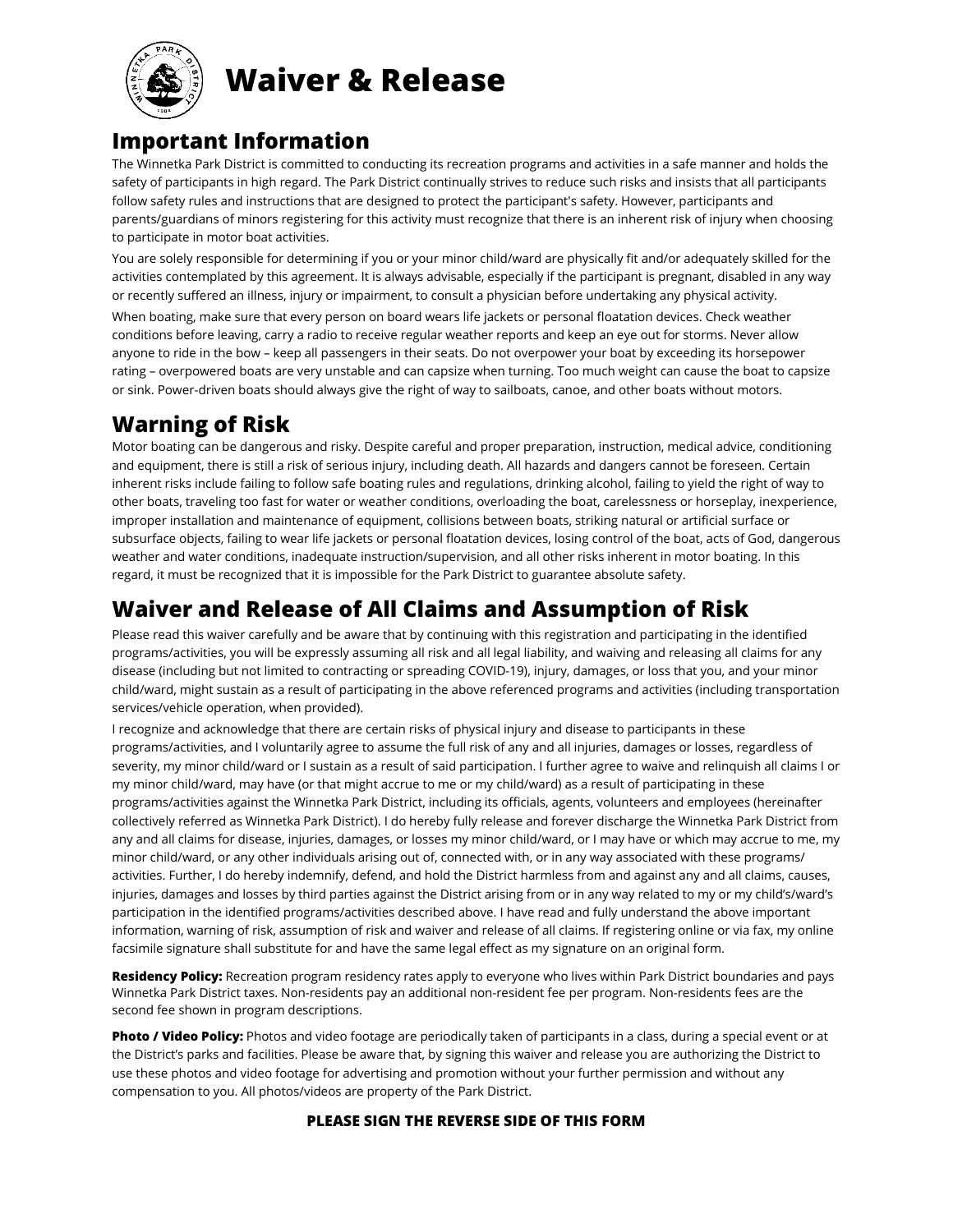

# **Boat Launching Rules / Guidelines**

The following regulations will be implemented by the Winnetka Park District staff during hours of operations to insure that all beach users will be able to use Lloyd Beach in harmony. At the time of purchase each season pass holder is asked to read the following regulations and sign a form (the registration form) that they are aware, understand and will follow the rules when launching their vessel:

- 1. Lloyd Beach is for the exclusive use of individuals participating in boating and sailing activities. NO SWIMMING IS ALLOWED AT LLOYD BEACH!
- 2. Lloyd Beach is staffed Memorial Day through Labor Day.
- 3. Staff hours at Lloyd Beach are 8:00am till Dusk.
- 4. Holidays rates will include Memorial Day Weekend, July 3rd and 4th, and Labor Day.
- 5. Motorboats must be attended by owner/passenger at all times when in the launch. Staff members are not responsible for watching boats. The Winnetka Park District is not responsible for any damages.
	- a. Motorboats are required to have boat fenders present on the port or starboard side when launching and docking.
- 6. Motorboats are required to have two (2) boat lines when launching and docking.
- 7. Personal watercraft hours are restricted to 9:00am till dusk seven (7) days a week.
- 8. In compliance with the Illinois Boat Registration and Safety Act Digest, age of operations of personal watercrafts as well as power boats will be as follows:
	- a. No persons under the age of 10 may operate a motorboat or PWC.
	- b. Persons at least 10 years of age and less than 18 years of age may operate a motorboat only if: They are accompanied on the motorboat and under the direct control of a parent or guardian, or a person at least 18 years of age designated by a parent or guardian.
	- c. Persons at least 12 years of age and less than 18 years of age may, however operate a motorboat or PWC if: They are in possession of a Boating Safety Certificate issued by the Department of Natural Resources Office, Division of Education, or a valid certificate issued by another state, a province of the Dominion of Canada, the U.S. Coast Guard Auxiliary or the U.S. Power Squadron.
	- d. Individuals who do not follow the above age rules will be subject to having their pass suspended or revoked by the Winnetka Park District.

#### **RULES CONTINUED ON NEXT PAGE >>**

| <b>Cannot Operate a Boat or</b><br>Age<br><b>PWC</b> |  | May Operate a Boat<br>or PWC With Parent /<br><b>Guardian over 18</b> | May Operate a Boat or<br><b>PWC with Safety</b><br>Certificate |
|------------------------------------------------------|--|-----------------------------------------------------------------------|----------------------------------------------------------------|
| Under Age 10                                         |  |                                                                       |                                                                |
| At Least Age 10 and Under Age 18                     |  |                                                                       |                                                                |
| At Least Age 12 and Under Age 18                     |  |                                                                       |                                                                |

#### **Summary of Age Requirements for PWC Operators**

9. Due to limited space and control problems each season pass holder may bring up to (4) four guests. a. Swimming is NOT ALLOWED AT LLOYD BEACH!